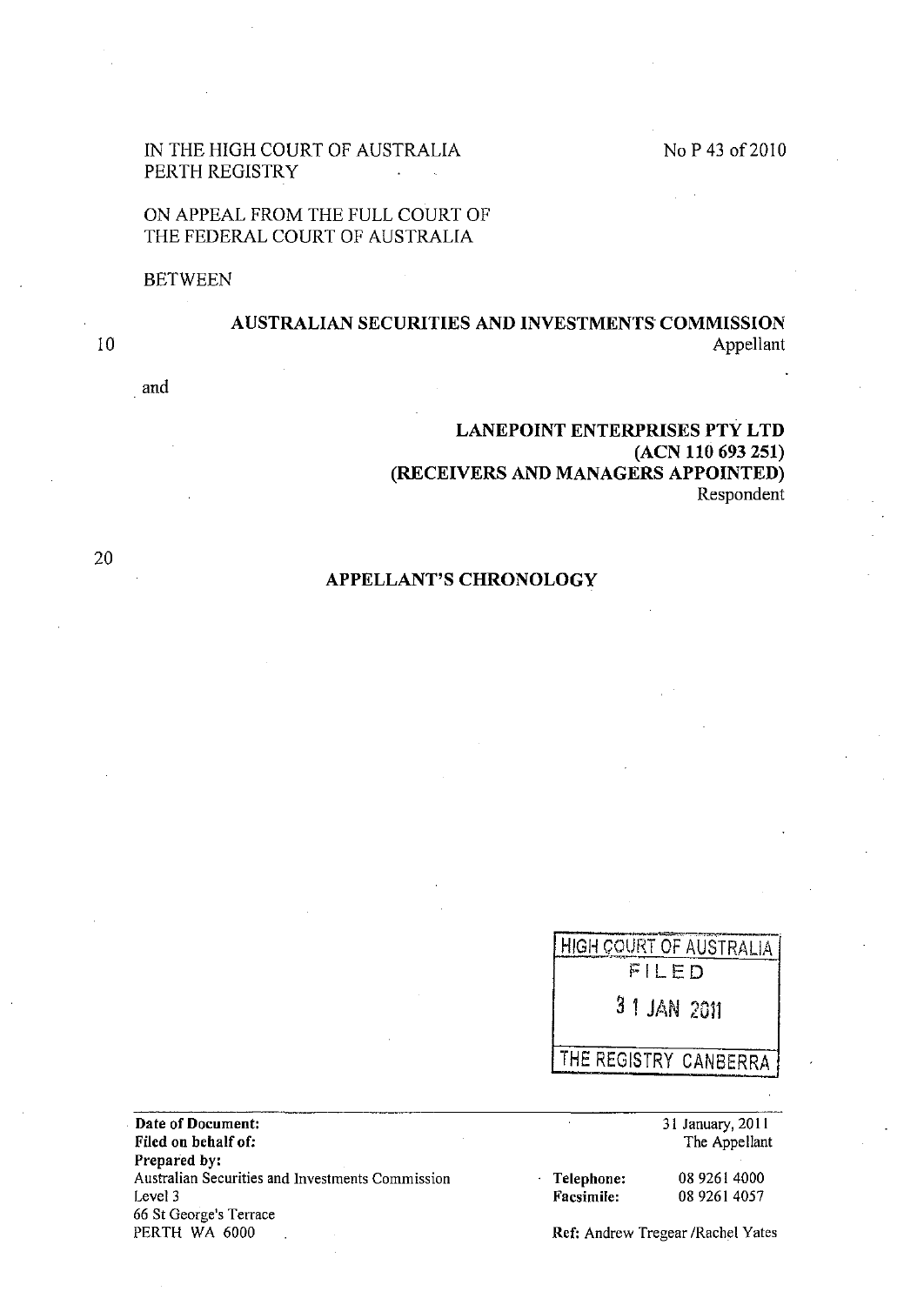### **Part I: SUITABILITY FOR PUBLICATION**

1. This chronology is in a form suitable for publication on the internet.

### **Part 11: PRINCIPAL EVENTS**

- 2. The Respondent **(Lanepoint)** is a company within the Westpoint Group of Companies. It was engaged **in** property development (AB 280-1; AB 1085; AB 842-848). Its operations were financed by loans from an external financier, Suncorp Metway Limited **(Suncorp)** (AB 47, 73) and from another company within the Westpoint Group, Westpoint Management Pty Ltd (in its capacity as responsible entity of a managed investment scheme known as the Westpoint Income Fund) **(Westpoint Management)** (AB 78; AB 840; AB 876). The external loan was secured by a floating charge granted by Lanepoint to Suncorp (AB 205), and the internal loan was secured by a floating charge granted by Lanepoint to Westpoint Management (AB 233, 236).
- 3. Shortly before January 2006 the Westpoint Group's books of account showed that Lanepoint's debt to Westpoint Management was \$6,607,978. This figure is the amount stated as due and payable by Mr Read, the liquidator of Westpoint Management (AB 340, 345; AB 1159). In late December 2005 and early January 2006 the books of Lanepoint and Westpoint Management were changed by the Westpoint. Group's financial controller. The changes purported to reduce the recorded debt owed by Lanepoint to Westpoint Management to \$2,266,557 (a reduction of \$4,341,422).
- 4. The first change, described as the 'Kingdream transfer', was an alteration of the books to record around \$2 million of the loan from Westpoint Management to Lanepoint as a loan made to Kingdream Pty Ltd instead (AB 317; AB 343, 394, 418-445; AB 661-664; AB 956-969; AB 971, 978, 982,983; AB 988, 992, 994; AB 1004,1005).
- 5. The second change, described as the '\$2 million run-around', consisted of two round-robin payments of \$1 million each between companies in the Westpoint

10

20